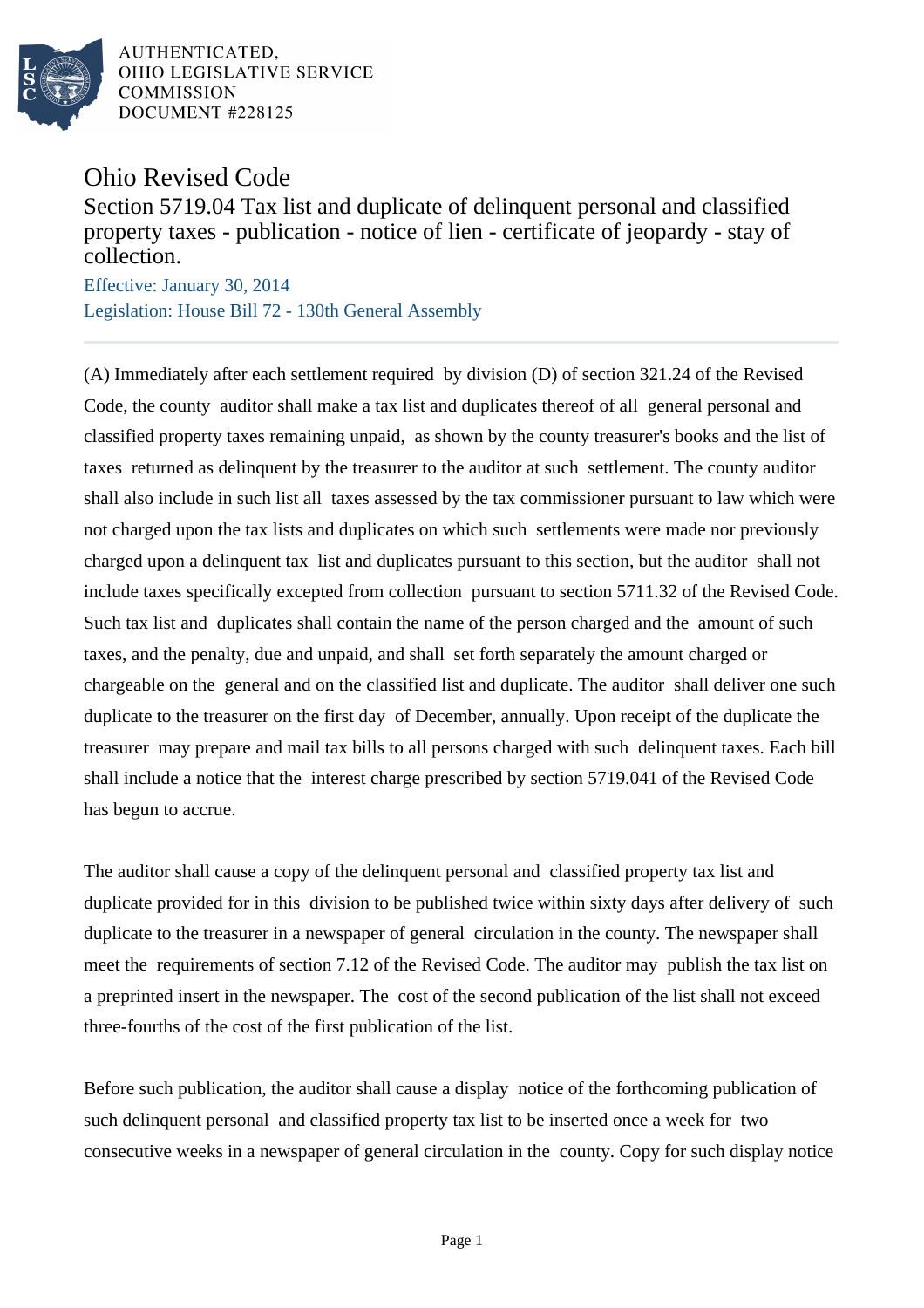

## AUTHENTICATED. OHIO LEGISLATIVE SERVICE **COMMISSION** DOCUMENT #228125

shall be furnished by the auditor to the newspaper selected to publish such delinquent tax lists simultaneously with the delivery of the duplicate to the treasurer. Publication of the delinquent lists may be made by a newspaper in installments, provided that complete publication thereof is made twice during said sixty-day period.

The office of the county treasurer shall be kept open to receive the payment of delinquent general and classified property taxes from the day of delivery of the duplicate thereof until the final publication of the delinquent tax list. The name of any taxpayer who, prior to seven days before either the first or second publication of said list, pays such taxes in full or enters into a delinquent tax contract to pay such taxes in installments pursuant to section 5719.05 of the Revised Code shall be stricken from such list, and the taxpayer's name shall not be included in the list for that publication.

The other such duplicate, from which shall first be eliminated the names of persons whose total liability for taxes and penalty is less than one hundred dollars, shall be filed by the auditor on the first day of December, annually, in the office of the county recorder, and the same shall constitute a notice of lien and operate as of the date of delivery as a lien on the lands and tenements, vested legal interests therein, and permanent leasehold estates of each person named therein having such real estate in such county. Such notice of lien and such lien shall not be valid as against any mortgagee, pledgee, purchaser, or judgment creditor whose rights have attached prior to the date of such delivery. Such duplicate shall be kept by the county recorder in the official records, and indexed under the name of the person charged with such tax. No fee shall be charged by the county recorder for the services required under this section.

The auditor shall add to the tax list made pursuant to this section all such taxes omitted in a previous year when assessed by the auditor or finally assessed by the tax commissioner pursuant to law, and by proper certificates cause the same to be added to the treasurer's delinquent tax duplicate provided for in this section, and, in proper cases, file notice of the lien with the recorder, as provided in this section.

If the authority making any assessment believes that the collection of such taxes will be jeopardized by delay, such assessing authority shall so certify on the assessment certificate thereof, and the auditor shall include a certificate of such jeopardy in the certificate given by the auditor to the